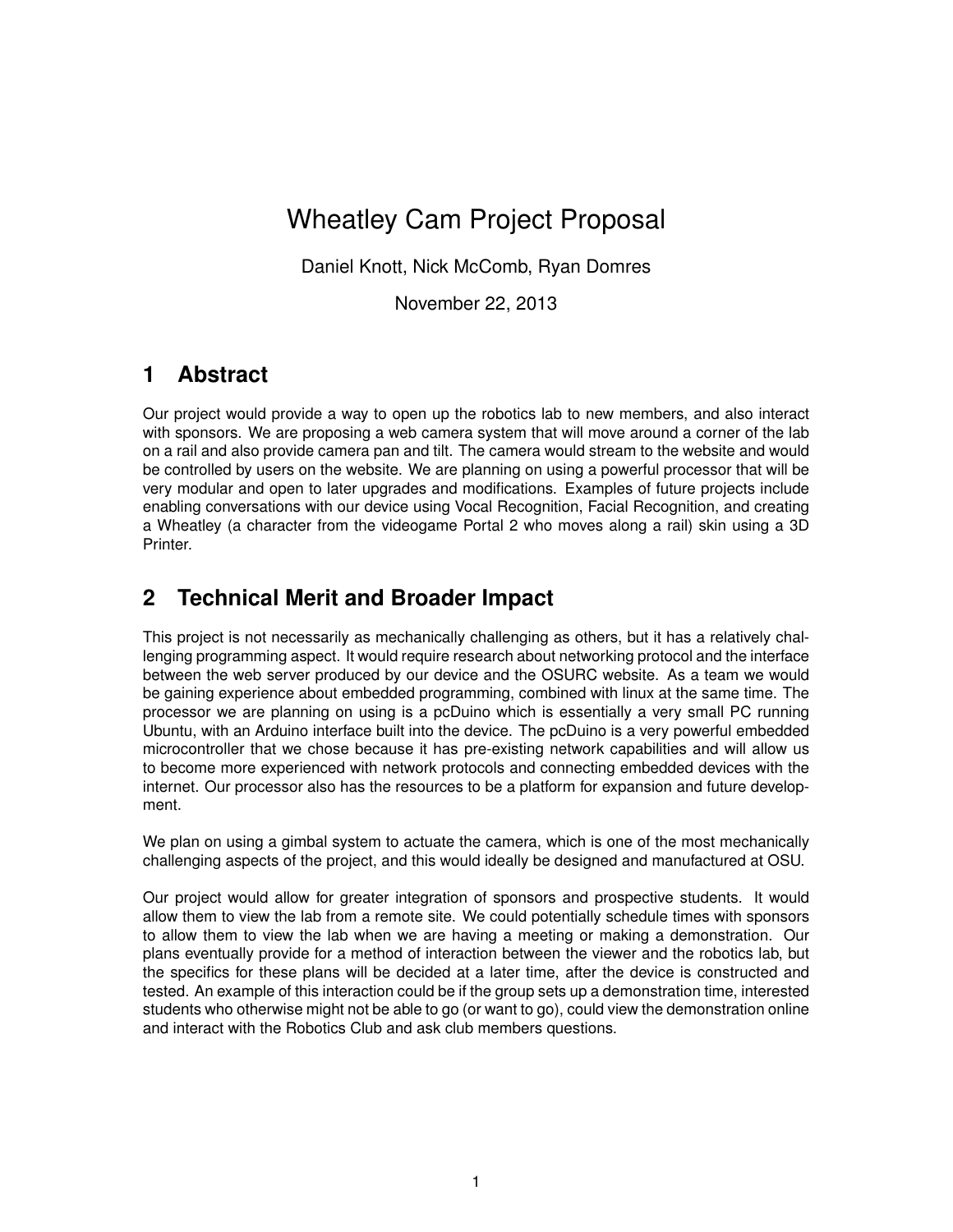# **3 Budget**

With a small amount of electronics and hardware, we can reach out to sponsors, introduce potential members to the lab, and create a platform for future development. We have identified the electronic parts and systems that we will use in our design, and have included them in our attached Bill of Materials. We know that all of the systems in our project will work separately, and we have a plan to integrate all of the separate systems together.

Attached is a spreadsheet with our Bill Of Materials and relatively short descriptions of all of the parts we are planning on using. The price we have for our mechanical portion was quoted by Daniel Knott, the Mechanical Engineer on our team.

### **4 Schedule**

*Week One*: Order parts

*Week Two*: Basic assembly and setup pcDuino up and running

*Week Three*: Begin track/cart/gimbal construction Begin electronics interfacing

*Week Four*: Camera being read Servos being controlled EStop tested Ethernet communication trusted Build small test track

*Week Five*: Local servo control Cart/gimbal assembled Server communication

*Week Six*: Cart runs on test track Gimbal controlled by pcDuino

*Week Seven*: Camera data sent to server Cart fully assembled with electronics

*Week Eight*: Commands being read from website Track fully assembled with cart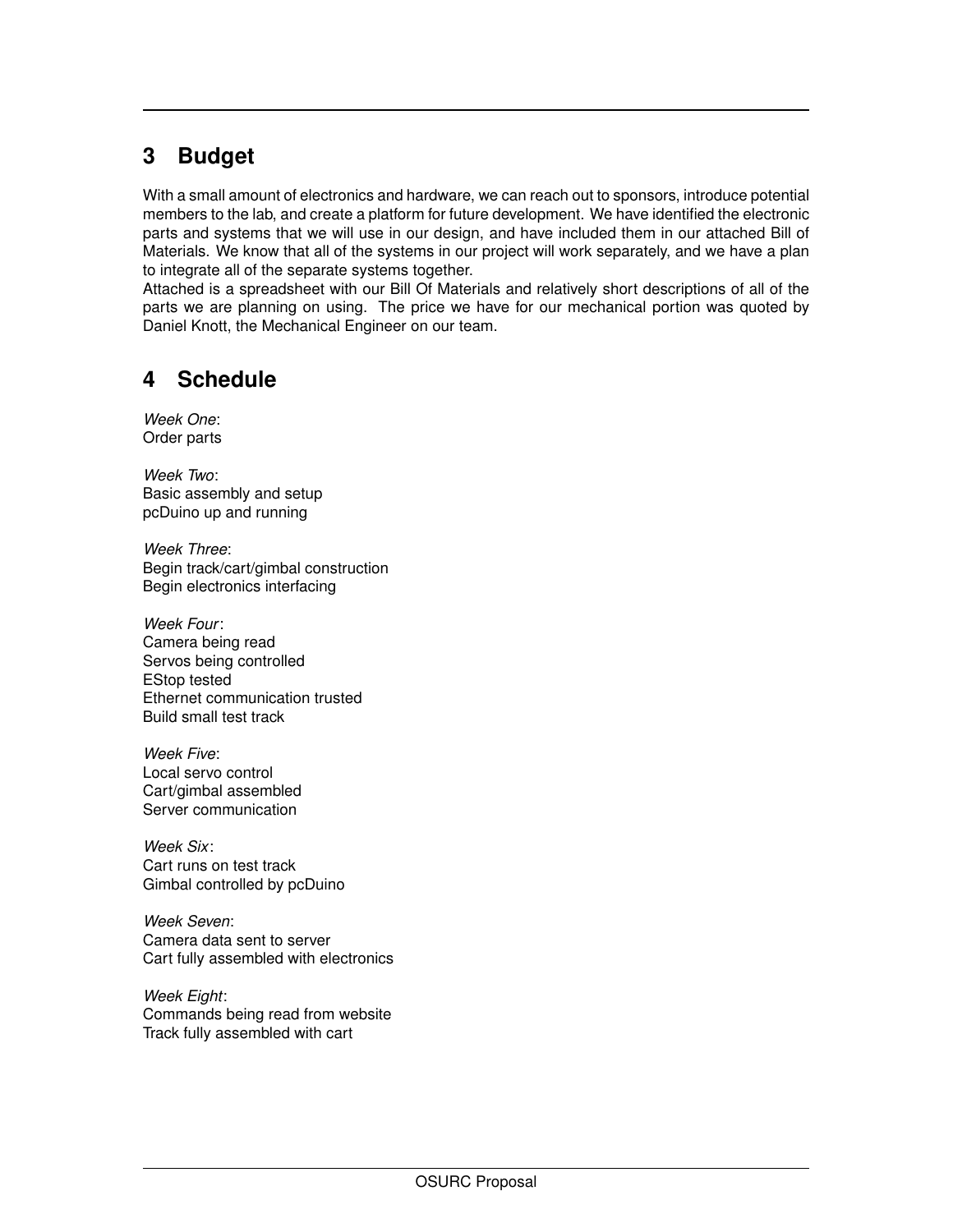| Part Name / Catagory                                     | Price | Quantity     | <b>Total Price</b> | Seller                           | <b>Web URL</b>                                                                                                             | <b>Notes</b>                                                |
|----------------------------------------------------------|-------|--------------|--------------------|----------------------------------|----------------------------------------------------------------------------------------------------------------------------|-------------------------------------------------------------|
| <b>Main Components</b>                                   |       |              |                    |                                  |                                                                                                                            |                                                             |
| 16 Channel PWM/Servo Driver                              | 14.95 | 1            |                    | 14.95 Adafruit                   | http://www.<br>adafruit.<br>com/products/815                                                                               | To control the angle of<br>the camera / move<br>along track |
| pcDuino                                                  | 59.95 | 1            |                    | 59.95 Sparkfun                   | https://www.<br>sparkfun.                                                                                                  | com/products/11712 Main Proccessing Unit                    |
| Web Cam 3-axis Servo Kit                                 | 25    | 1            |                    | cuteDigi                         | http://www.<br>cutedigi.<br>com/development-<br>tools/pcduino/web-<br>cam-3axis-servo-<br>kit-for-real-time-<br>video.html | Camera and servo<br>assembly for movable<br>camera          |
|                                                          |       |              |                    |                                  |                                                                                                                            |                                                             |
| Power                                                    |       |              |                    |                                  | https://www.                                                                                                               |                                                             |
| 5V 2A Switching Power Supply                             | 9.95  | 1            |                    | Adafruit                         | adafruit.<br>com/products/276                                                                                              | For convertting from<br>AC to DC                            |
| <b>Coaxial Power Cable Extension</b><br>$-18$ AWG        | 9.4   | 1            |                    | rpelectronics                    | http://www.<br>rpelectronics.<br>com/310-825-18a-<br>2-1-x-5-5mm-plug-<br>2-1-x-5-5mm-<br>inline-jack-25ft-<br>18awg.html  | For extending with the<br><b>Ethernet Cable</b>             |
| Female DC Power adapter to<br>screws                     | 2     | 1            |                    | Adafruit                         | http://www.<br>adafruit.<br>com/products/368                                                                               | For splitting off onto<br>PDB                               |
| 1.5" Protoboard                                          | 1.5   | $\mathbf{1}$ |                    | <b>OSU IEEE Store</b>            |                                                                                                                            | For Power<br><b>Distrubution Board</b>                      |
| DC Barrel Plug to 2-Pin<br><b>Terminal Block Adapter</b> | 1.95  | 1            |                    | Pololu Robotics &<br>Electronics | http://www.pololu.<br>com/product/2448                                                                                     | For powering pcDuino                                        |
| USB A Jack to 5.5/2.1mm jack<br>adapter                  | 2.95  | 1            |                    | Adafruit                         | http://www.<br>adafruit.<br>com/products/988                                                                               | For powering pcDuino                                        |
| USB Cable - 6" A/MicroB                                  | 2.95  | 1            |                    | Adafruit                         | http://www.<br>adafruit.<br>com/products/898                                                                               | For powering pcDuino                                        |
| <b>Network Connections</b>                               |       |              |                    |                                  |                                                                                                                            |                                                             |